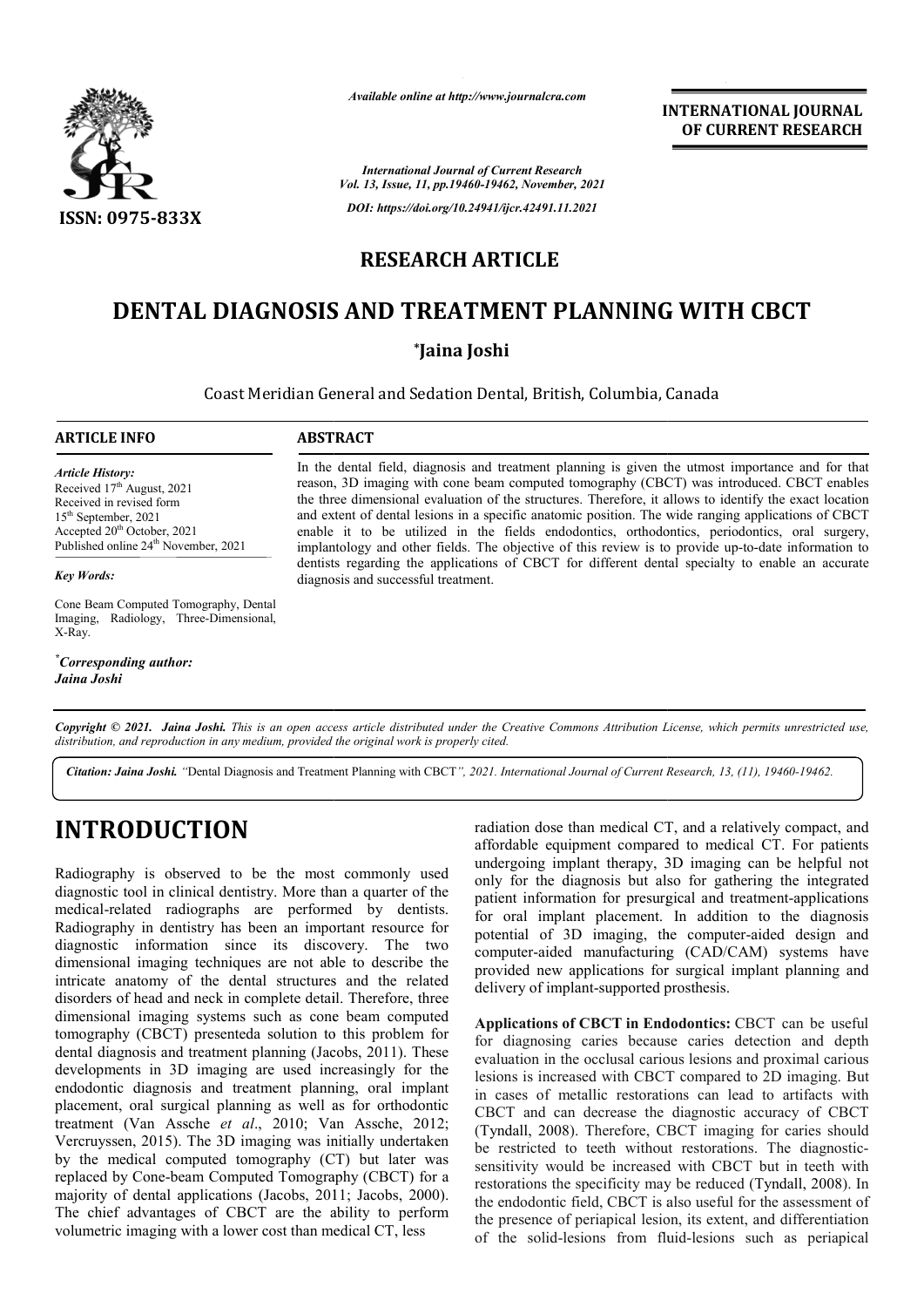granulomas and periapical cysts by utilizing the gray scale values in the lesions (Tyndall, 2008). CBCT is useful in identifying all the root canals in the teeth, specially in teeth with bifurcated root canals. CBCT also helps in identifying a second mesiobuccal canal of maxillary-first molars and identifying the accessory canals (Tyndall, 2008). CBCT therefore plays a vital role in completing the endodontic treatment successfully as it help sin accessing, cleaning, shaping, and obturating of all root canals by enabling the three dimensional evaluation of the root canals (Scarfe, 2009). CBCT is also helpful in identifying the extent of pulpal horns in talons cusps on lateral incisors, aberrant pulpal anatomy on any tooth such as dens invaginatus (Alqerban, 2013). With the help of CBCT, clinicians can differentiate pathology from normal anatomical variation and identify the relation and proximity of anatomical structures. Moreover, with the help of CBCT, traumatic incidents leading to fractures, luxation, displacement, alveolar fracture can be diagnosed and treatment can be rendered accordingly (Cohenca, 2007; Cotton, 2007; John, 2008; Tsurumachi, 2007; Young, 2007; Patil, 2015).

**Applications of CBCT in Orthodontics:** In orthodontics, skeletal maturation is assessed with cervical vertebra maturation index by evaluating the structure and shape of cervical vertebrae. It has been reported that with positional errors, 2D imaging can lead to overestimation of cervical vertebral assessment whereas CBCT can show the cervical vertebrae without any errors due to head positioning.<sup>14</sup> CBCT can be used for evaluating teeth eruption, impactions, especially the maxillary canine position and identifying the precise location of maxillary impacted canines to plan the biomechanics accordingly. Also, CBCT can help in identifying the presence and extent of root resorption for maxillary lateral incisors (Alqerban, 2013). CBCT can also be used for the identification of normal sites for the placement of mini implants such as in the palate (Chhatwani, 2019).

This is especially useful in patients who are undergoing mini implant based appliances such as miniscrew supported rapid palatal expansion and mini plates (Mehta, 2021). With the help of CBCT, the outcomes of orthodontic treatment can be evaluated by comparing the pretreatment to the posttreatment CBCT. Studies have been reported using CBCT on how maxillary expansion can affect airway volume of patients who have undergone miniscrew supported rapid palatal expansion (Mehta, 2021). The number of mini implants used for the MARPE appliance differs according to the purpose of the expander (Nojima, 2018). The mini implants can be placed on one side of the palatal arch or on both sides of palatal arch (Dzingle, 2020). CBCT play an integral role in determining the safe sites for insertion of mini implants and minimize the complications (Bittencourt, 2011). The temporomandibular joint structures can be seen without overlap with CBCT. Because of this, CBCT has also been used to analyze how orthodontic treatment with rapid palatal expansion affects the temporomandibular joint (Mehta, 2021). With the help of CBCT, studies have identified the position of condyle with respect to the mid-sagittal plane and also superior, posterior, and anterior joint space. In addition, CBCT can be used to evaluate clefts, surface imaging, third molars, etc (Dang, 2009).

**Applications of CBCT in Periodontics:** In the periodontic field, CBCT allows to measure the bone loss, and evaluate the presence of craters, furcation involvement, fenestrations, and dehiscence. CBCT is not used routinely to evaluate the periodontal bone support. But high resolution CBCT for a limited field of view may be used in selected cases of infrabony defects and furcation lesions, where clinical emanation and 2D imaging examination do not give the detailed information. CBCT can therefore have a role in the management of complex periodontal pockets or defects in which surgical treatment is performed (Tyndall, 2008; Dang, 2009). Furthermore, CBCT is also used for evaluation of the 1 month postoperative evaluation to assess the bone density and defect regeneration which cannot be evaluated adequately with 2D radiographs (Tyndall, 2008). CBCT is also useful in identification of the size of bone-defects in patients with periodontitis. IT can help in evaluating the periodontal ligament space, measurement of gingival tissue, and dimensions of dentogingival unit (Mohan, 2011). This technique, known as ST-CBCT, is useful in visualizing and measuring the distances of the hard tissues and soft tissues of periodontal ligament and the surrounding sutrcutures (Mohan, 2011; Afrashtehfar, 2012; Afrashtehfar, 2013).

### **Ther Applications**

CBCT is also useful for surgical treatment planning and 3D simulations of surgical treatment. It is also used extensively for implant planning and placement. With the help of 3D printing, Surgical guides can also be printed based on the CBCT image for the placement of implant. Such procedure can prevent complications and increase the success rates with implants. For implantology, CBCT can be used to plan the exact implant position, plan sinus lift procedures, plan intra-alveolar distraction osteogenesis, identify the bone height and width as well as identify the course of the nerve to avoid placing the implant in close proximity to the vital structures. CBCT is also used in forensic dentistry for the age assessment for any individual including those who have passed away (Bérgamo, 2016; Nodehi, 2015).

Limitations of CBCT: Even though CBCT is useful for a variety of applications, there are certain limitations with this 3D imaging modality. The limitations are the cone beam projection geometry, contrast resolution and the inability to record the soft tissue contrast very accurately.<sup>29</sup> Another disadvantage of CBCT is the image artifacts, which occur as streaking, shading, or distortion due to motion artifacts, metal artifacts or other reasons.<sup>30</sup> CBCT also requires high initial investment in the area to be installed and appropriate lead barriers to be placed around the machine.<sup>30</sup>

## **CONCLUSION**

CBCT is a very useful tool for dentists for performing diagnosis and treatment planning as it allows a three dimensional view of the dental and related structures. IT can help with evolution of airway constriction and obstructions as well for assessment of age of the patient. For endodontist, it is useful in that it can help in evaluating cares, anatomy of root canals, obturation, and root fractures. For orthodontists, it is useful is evaluating the skeletal maturation of patient, temporomandibular joint, and effect of different treatment procedures. For periodontists, it enables the assessment of alveolar bone, periodontal ligament, and surrounding studies. CBCT also has multiple applications for implantology and oral surgical applications.